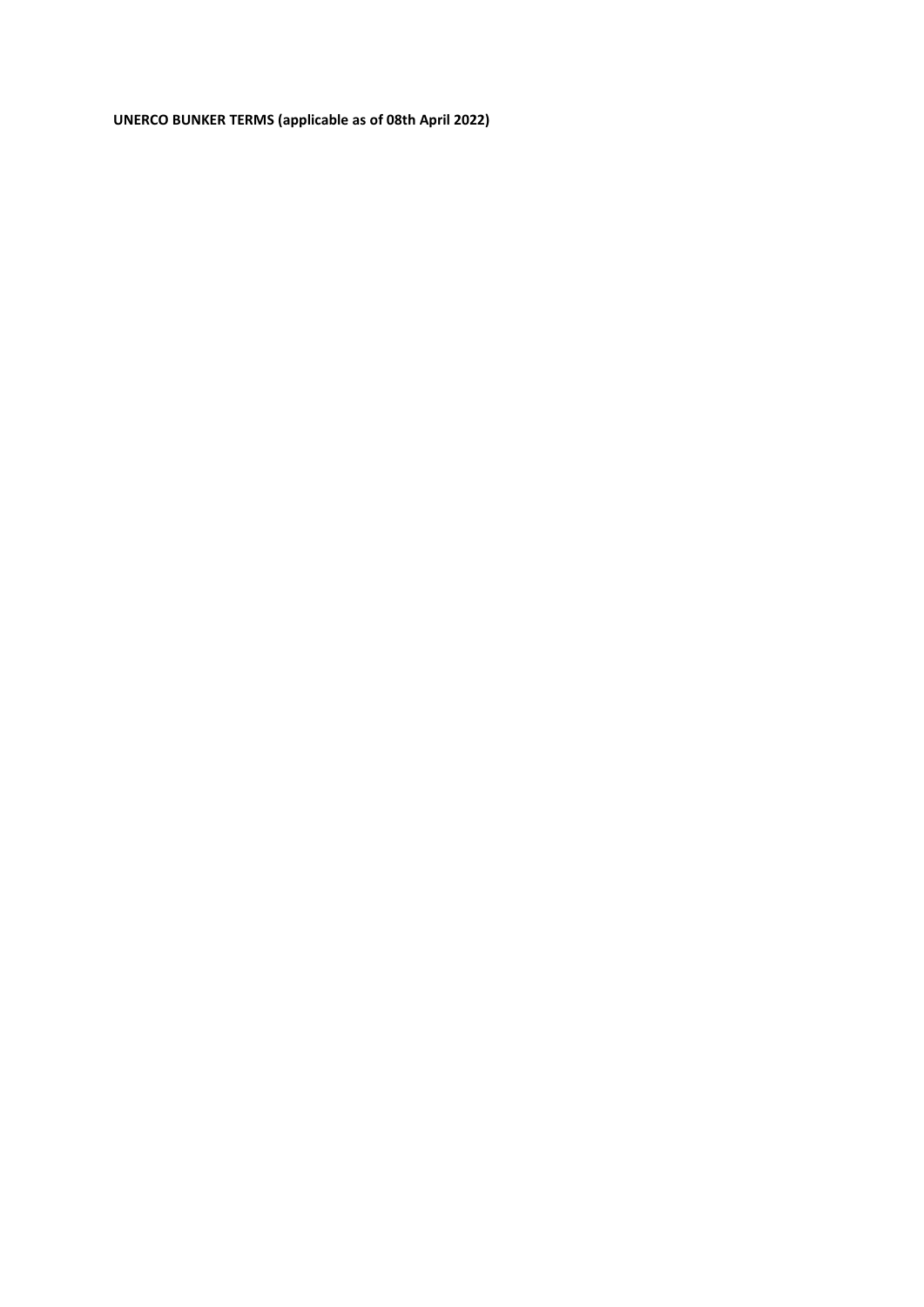These General Terms and Conditions are essential and complementary part of Confirmation Notes. These General Terms and Conditions are effective as of 08th of June 2022 and replace all prior terms and conditions. These General Terms and Conditions are valid until its cancellation or renewal by the Sellers.

# **1. Definitions**

Throughout these General Terms and Conditions, except where the context otherwise requires, the following definitions shall be applied:

"Banking Day" shall mean a day on which banks are open in the places of business of the Sellers and the Buyers and, where a remittance is in US dollars, in New York or, if other than US dollars, in the country of the price currency.

"BDN" means Bunk er Delivery Note or Bunker Delivery Receipt.

"Bunker Tanker" means bunker barge or tanker or tank truck or any other delivery facility's (in case of e.g. expipe etc.) supplying Marine Fuels to the Vessel.

"Buyers" means the party stated in the Confirmation Note contracting to purchase, take delivery and pay for the Marine Fuels, including the entity or entities named in the Confirmation Note, together with the Vessel, her master, owners, operators, charterers, any other party benefitting from consuming the Marine Fuels, and any other party ordering the Marine Fuels, all of whom shall be jointly and severally liable as the Buyer under each Contract.

"Confirmation Note" means the Sellers' written confirmation.

"Contract" means these General Terms and Conditions, as amended and supplemented by the Confirmation Note (if applicable).

"Day/days" means a calendar day(s), unless otherwise stated.

"Delivery Period" means the Vessel's ETA/delivery window as stated in the Confirmation Note.

"General Terms and Conditions" means these standard bunker terms and conditions.

"Marine Fuels" means products derived from crude oil, mineral or synthetic lubricating oils or greases, related products of whatever type or grade delivered by the Sellers

"Parties" means the Sellers and Buyers collectively.

"Party" means Sellers or Buyers.

"Physical Supplier" means a company other than the Sellers which physically delivers Marine Fuels to the Vessel.

"Sellers" means the Party stated in the Confirmation Note contracting to sell and arrange delivery of the Marine Fuels.

"Vessel" means the vessel nominated by the Buyers to receive Marine Fuels.

# **2. Specifications/Grades/Quality**

(a) The Buyers shall have the sole responsibility for the nomination of the specifications and grades of Marine Fuels fit for use by the Vessel.

(b) The Sellers warrant that the Marine Fuels shall be of a homogeneous and stable nature and shall comply with the specifications and grades agreed between the parties and stated in the Confirmation Note. Unless otherwise agreed in the Confirmation Note, the Marine Fuels shall in all respects comply with ISO Standarts 8217:2005.

# **3. Quantities/Measurements**

(a) Subject to the provisions of Subclause 6(c) (Documentation) and Clause 9 (Claims) hereunder the quantities of Marine Fuels delivered shall be measured from the official gauge or manual sounding or meter of the Bunker Tanker effecting delivery, or in case of delivery ex-wharf or ex-pipe, of the shore-meter or the like equipment.

(b) The Sellers shall invite the Buyers or their representatives to witness the opening and closing gauge, or manual sounding or meter reading and the taking of bunker temperature of all bunker tanks on the Bunker Tanker and shall be given sufficient information and access to the official gauge or manual soundings or meter of the Bunker Tanker or shore-meter and relevant documentation to verify the volume delivered. The absence of the Buyers or their representatives (including but not limited to due to pandemic, epidemic or any other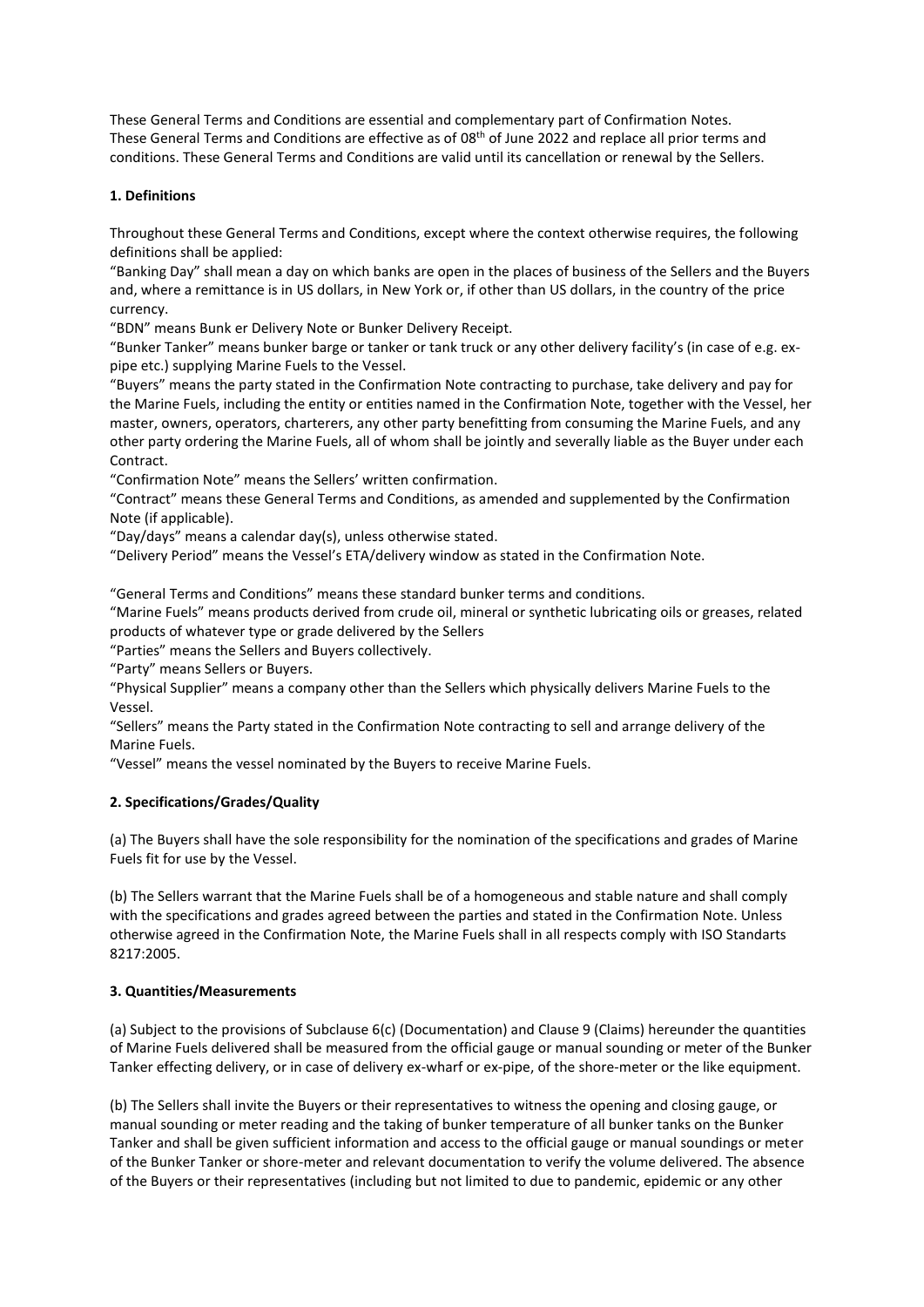force majeure event) shall not prejudice the validity of the measurement of the quantities of Marine Fuels delivered. In the event that local bunkering rules and regulations apply mandatorily, these shall take precedence over the provisions of Subclauses 3(a) and 3(b) (Quantities/Measurements).

(c) The Marine Fuels to be delivered under the Contract shall be measured and calculated in accordance with the ISO-ASTM-API-IP Petroleum Measurement Tables.

# **4. Sampling**

(a) The Sellers invite the Buyers or their representatives to witness the sampling of Marine Fuels. During bunkering a primary sample shall be drawn at Bunker Tanker's manifold or any other delivery facility's (in case of eg ex-pipe etc) manifold. The sample shall be thoroughly mixed and carefully divided into a minimum of four (4) identical samples. The absence of the Buyers or their representatives, for any reason, shall not prejudice the validity of the samples taken. In the event of such failure to witness the sampling, the Buyer shall be deemed to have waived: i. any claims as to the validity of the sampling or that the supplier-retained sample(s) are not representative of the Marine Fuel supplied and ii. any claims of the Buyers in relation to Clause 9.

(b) The samples referred to in Subclause 4(a) (Sampling) shall be securely sealed with Sellers'/Physical Suppliers' seals and provided with labels showing the Vessel's name, identity of delivery facility, product name, delivery date and place and point of sampling and seal number, authenticated with the Vessel's stamp and signed by the Sellers'/Physical Suppliers' seals representative and the Master of the Vessel or the Master's authorized representative.

(c) Two (2) samples shall be retained by the Sellers/Physical Suppliers' for minimum thirty days (30) after delivery of the Marine Fuels to the Vessel, and the other two (2) samples shall be retained on board the Vessel (one of which shall be for MARPOL purposes).

(d) If the quantity is delivered by more than one Bunker Tanker, the sampling procedure shall be repeated as outlined in this Clause 4 (Sampling).

(e) Any claim in respect of the quality of Marine Fuels must be notified to the Seller in writing within seven (7) days from (and including) the date of completion, failing which such claim shall be waived and absolutely barred. Such claims must include an analysis of a BDN listed sample carried out in accordance with the relevant test method in ISO 8217 by qualified independent laboratory. If the BDN listed sample analysis results are within the recipient confidence limit in ISO 4259(or any subsequent amendments to it), the Marine Fuels shall be considered to be on-specification.

(f) If a quality claim complies with the foregoing provisions in this clause 4, the Seller shall arrange for the specific alleged off-specification parameter(s) of a Supplier retained sample to be analysed at an ISO certificated, accredited independent laboratory in Turkey. If the Seller and Buyer cannot agree on a laboratory for final and binding test, Seller is entitled to decide which laboratory to perform the analysis, which shall be final, conclusive and binding for all parties involved.

(g) Should any dispute arises from the quality of the Marine Fuels, the results of analysis of the drawn samples under this Clause 4 shall be conclusive to determine the quality of the Marine Fuels. For the avoidance of any doubt analysis result's of the Seller's or it's representative's drawn samples shall be the sole binding evidence for the quality of the Marine Fuel's. This paragraph shall be accepted by the Buyer as an evidence agreement.

(h) Samples drawn by the Buyers, the Vessel or their Representatives shall have no relevance whatsoever in determining the quality of the Marine Fuels delivered. In case, the Sellers'/Physical Suppliers' or their representatives or personnel of the Bunker Tanker signs/seals any quality document – apart from the BDN samples- in relation to the Marine Fuels, such document shall also have no relevance in determining the quality of the Marine Fuels delivered. In fact, the Sellers'/Physical Suppliers' or their representatives or personnel of the Bunker Tanker shall not be pushed to sign/seal such quality document.

(g) The Sellers shall have an absolute right to take samples from the supplied bunker tank of the Vessel at any time after the Delivery.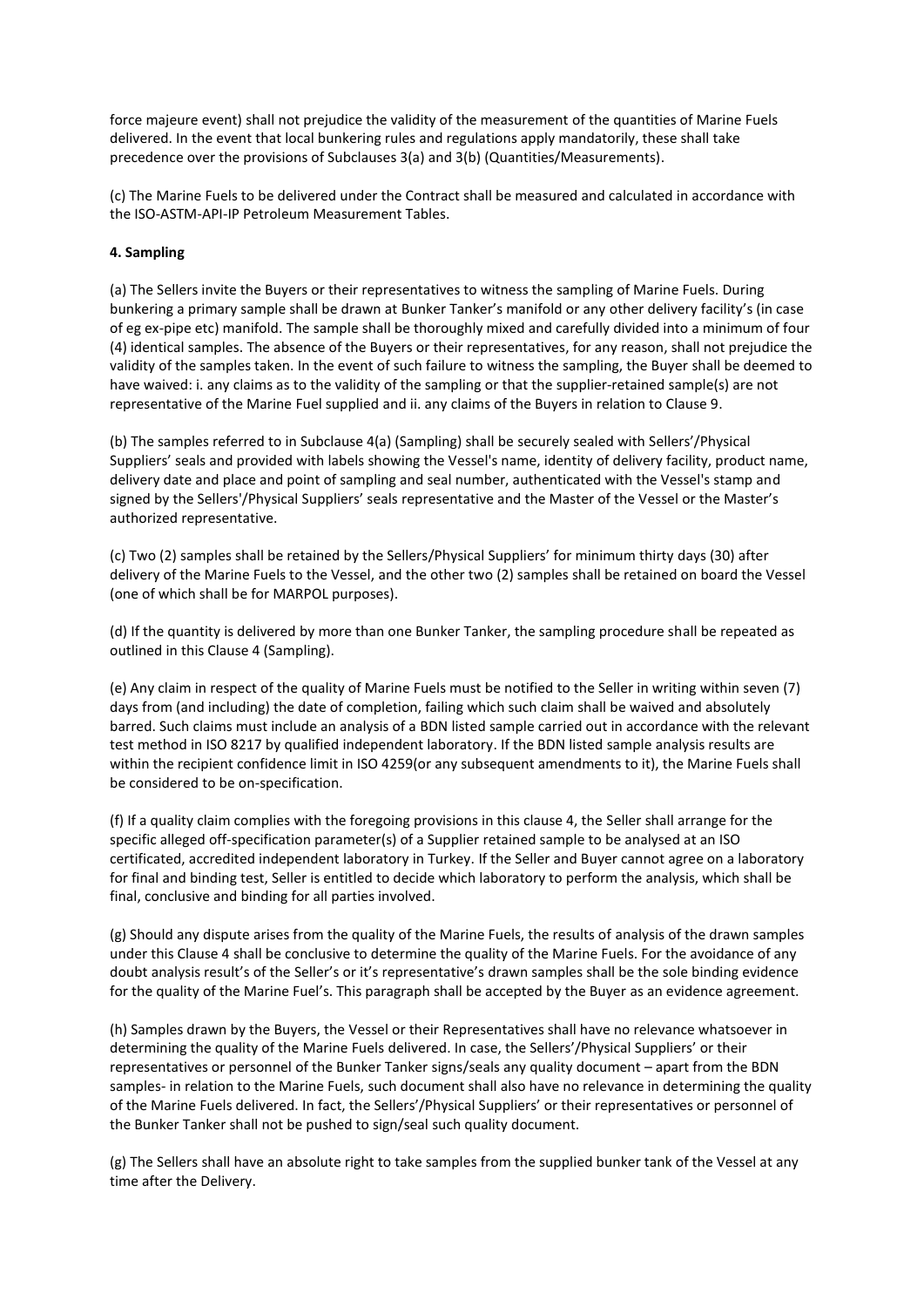### **5. Delivery**

(a) Within the Delivery Period:

(i) the Sellers shall deliver the Marine Fuels; and (ii) the Buyers shall take delivery of the Marine Fuels, day and night, Sundays and holidays included, at the port or place of delivery, subject for the Seller/Physical Suppliers' always to the custom, availability of custom officer of that port or place as well as the weather conditions. All deliveries are subject to first come first serve basis.

(b) The Buyers, or their agents at the port or place of delivery, shall give the Sellers or their representatives at the port or place of delivery, at least seventy-two (72) hours approximate and at least forty-eight (48) hours definite notice of the Vessel's arrival time and the location at which delivery of the Marine Fuels is requested, between 09:00 to 17:00 hours (local time) at Seller's territory. The definite forty-eight (48) hours notice shall accordingly narrow the Delivery Period specified in the Confirmation Note as the end of such definite notice shall be interpreted the last time period of the Delivery Period.

Buyers' or their agents forty-eight (48) hours ETA notice shall be deemed as if definite fourty eight (48) hours notice.

(c) The Sellers shall:

(i) be in possession of all permits required to comply with all relevant regulations pertaining to delivery of Marine Fuels at the port or place of delivery provided however that the Buyers or their agents providing of all necessary permissions and other required documentation; and

(ii) subject to local laws, render all necessary assistance which may be reasonably required to make connections and disconnections between the delivery hose(s) and the Vessel's bunker manifold.

(d) The Buyers shall be responsible for making all connections and disconnections between the delivery hose(s) and the Vessel's bunker manifold and to ensure that the hose(s) are properly connected to the Vessel's bunker manifold prior to the commencement of delivery.

(e) The Buyers shall ensure that the Vessel is in possession of all certificates required to comply with all relevant regulations pertaining to delivery of the Marine Fuels at the port or place of delivery and that the Master of the Vessel or the Master's authorised representative shall:

(i) advise the Sellers in writing, prior to delivery, of the maximum allowable pumping rate and pressure and agree on communication and emergency shut-down procedures;

(ii) notify the Sellers in writing prior to delivery, of any special conditions, difficulties, peculiarities, deficiencies or defects in respect of and particular to the Vessel which might adversely affect the delivery of the Marine Fuels; and

(iii) provide a free side to receive the Marine Fuels and render all necessary assistance which may reasonably be required to moor or unmoor the Bunker Tanker, as applicable.

(f) Notwithstanding anything to the contrary stated herein, the Sellers shall not be liable and/or responsible for demurrage, detention or consequential damages and losses or any other different damages under whatsoever name/nature due to any delay caused by any reason, including but not limited to weather conditions (whether usual or unusual), vessel traffic and congestion at the terminal/port/passage or prior commitments of available barges or existing facilities, insufficient tank capacity of the Vessel , howsoever caused except wilful misconduct of the Sellers.

# **6. Documentation**

(a) Before commencement of delivery the Sellers shall present for written acknowledgement by the Master of the Vessel or the Master's authorised representative, a bunker pre-delivery form or similar document, duly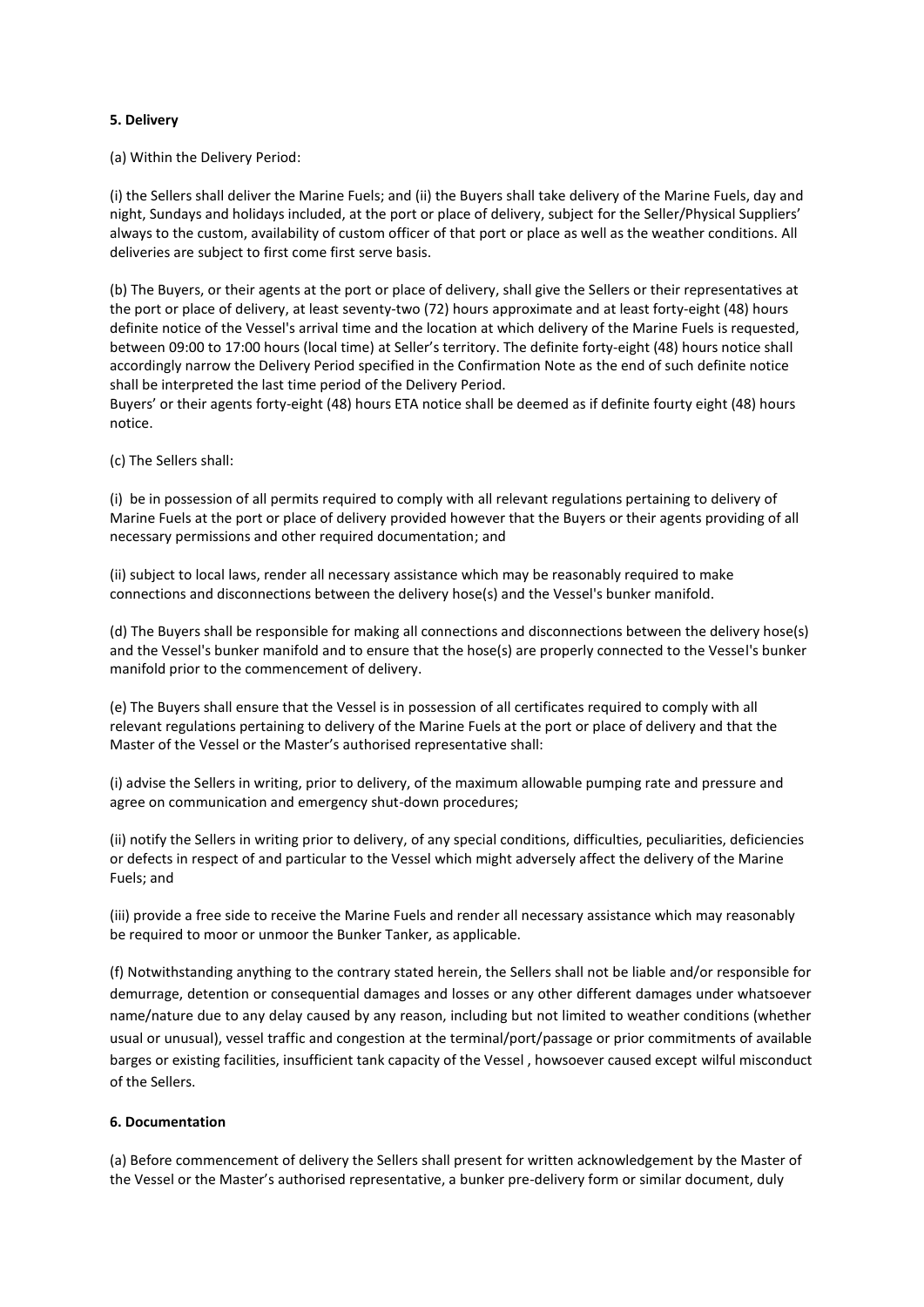signed by the Sellers or their representative, which shall contain the quantities to be delivered and all information required in accordance with ISO 13739 or any subsequent amendments thereof, including, in particular, the values for: viscosity; density; sulphur content; flash point; and delivery temperature. In addition, and if available, similar information shall be provided for vanadium; ash content; water content; and pour point. In the event that local bunkering rules and regulations apply mandatorily, these shall take precedence over the provisions of this Subclause 6(a) (Documentation).

(b) Once the delivery is completed and quantities measured, a BDN shall be signed and stamped by the Master of the Vessel or the Master's authorised representative, and returned to the Sellers, or their representative, as acknowledgement of the actual volume and the actual delivery temperature only and a duplicate copy shall be retained by the Master of the Vessel. This receipt shall contain the following minimum information which is warranted by the Sellers: delivered quantity in volume units; density in kg/m3 at 15°C as per ISO 3675; delivery temperature; flash point; sulphur content in % m/m as per ISO 8754; and viscosity.

(c) In the event the Master of the Vessel or the Master's authorised representative is not satisfied with the sampling, quantity or any other matter concerning the Marine Fuels or their delivery, the Master or the Master's authorised representative shall on completion of delivery:

(i) issue a separate letter of protest,

receipt of which shall be acknowledged in writing by the Sellers' representative.

### **7. Price**

(a) The Sellers' price of the Marine Fuels is valid only if the Vessel arrives within the Delivery Period and shall be in the amount expressed per unit and in the currency stated in the Confirmation Note for each grade of Marine Fuels delivered into the Vessel's tanks free delivered/ex-wharf as applicable and stated in the Confirmation Note. In the event the price is quoted in volume units, conversion to standard volume shall be at sixty (60) degrees Fahrenheit or at fifteen (15) degrees Celsius. If the Sellers agree to arrange delivery of the Marine Fuels outside the Delivery Period the Sellers shall be entitled to amend the price to take into account prevailing market prices.

(b) Any and all additional charges incurred by the Sellers which are for the Buyers' account shall be specified in the Sellers' quotation and in the Confirmation Note and shall include but not be limited to:

(i) wharfage charges, barging charges or other similar charges;

(ii) mooring charges or port dues; and

(iii) duties, taxes, charges or other costs in the country where delivery takes place.

(c) In the event, the Buyers fail to take delivery of the Marine Fuels within Delivery Period in accordance with Clause 5, without prejudice of the Sellers claims/rights against the Buyers in respect of these Terms and Conditions, the Sellers shall be free to engage with the Buyers on new bunker terms (in other words, the Sellers are not bound by the Confirmation Note).

### **8. Payment**

(a) Payment for the Marine Fuels shall be made by the Buyers within twenty-one (21) days or, if otherwise agreed, within the number of days stated in the Confirmation Note after the completion of delivery. In the event payment has been made in advance of delivery, such payment shall be adjusted on the basis of the actual quantities of Marine Fuels delivered and additional payment and/or refund shall be made within two (2) days after the completion of delivery.

(b) Payment shall be made in full, without set-off, counterclaim, deduction and/or discount, and free of bank charges even if the Buyers have a claim for quality/quantity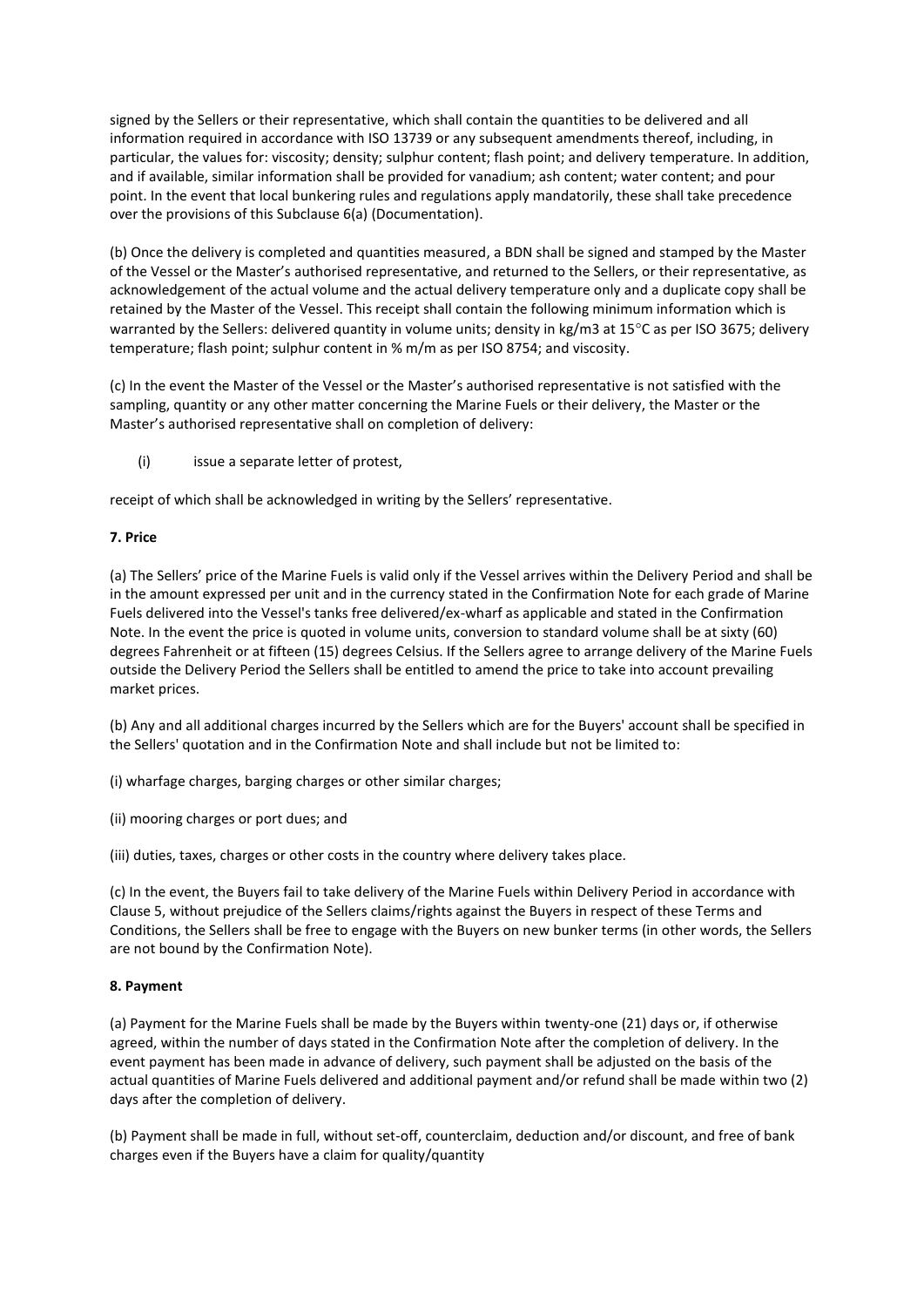(c) Payment shall be deemed to have been made on the date the payment is credited to the bank account designated by the Sellers.

(d) If payment falls due on a non-Banking Day, then payment shall be made on or before the last Banking Day before the due date.

(e) Payment for delivery under the Contract shall satisfy sums owed to the Seller in the following order: (1) interest; (2) legal and enforcement costs; and (3) invoices from oldest to newest.

(f) Any delay in payment and/or refund shall entitle either Party to interest at the rate of three (3) per cent per month or any part thereof or as otherwise agreed as per the Confirmation Note.

(g) In the event of non-payment or non-refund, the non-defaulting Party reserves the right to pursue such legal remedies as may be available to them to recover the amount owed.

(h) Notwithstanding any agreement to the contrary, payment for any amounts due (whether yet payable or not) under the Contract (or any other contract between the Buyers and the Sellers) will become due immediately and in the event of:

(i) bankruptcy, liquidation or suspension of payment (or any of the events stated in Clause 17(a) and (b) (Termination)) or comparable situation of the Buyers; or

(ii) any other situation, which in the reasonable discretion of the Sellers is deemed to affect adversely the financial position of the Buyers, the Sellers shall have the option to:

(1) demand that the Buyers comply with their obligations under the Contract; and/or

- (2) demand adequate security; and/or
- (3) suspend any pending deliveries; and/or

(4) withdraw permission to consume the Marine Fuels for the propulsion of the Vessel; and/or

(5) terminate the Contract.

### **9. Claims**

(a) Quantity

(i) Any dispute as to the quantity delivered must be noted at the time of delivery in accordance with Subclause 6(c) (Documentation), and a claim for such quantity dispute must be presented to the Sellers by the Buyers in writing immediately at the time of delivery failing either/both of which such claim shall be deemed to be waived and barred.

(ii) In case of any dispute for difference of the Vessel's figures and the Bunker Tanker's figures, BDN must be signed according to Bunker Tanker's figures and such BDN figures shall be final and binding upon the Parties.

(iii) a. The Sellers shall have the right to charge to the Buyers in case of cancellation of the Contract or any changes on quantity for cancellation fee of 5% as per the Confirmation Note but in any case not less than US\$ 7.500 plus commercial losses, costs of hedging arrangements or related trading and operational positions if such cancellation takes place before the Bunker Tanker loading.

 b. Once barge is loaded from the terminal, quantity cannot be changed. If the Buyer fail to take the delivery, in whole or in part of the quantities as per the Confirmation Note, the Buyers shall be responsible for cancellation fee of 5% as per the Confirmation Note but minimum US\$ 7.500 for gasoil supplies and minimum US\$ 25.000 for fuel oil supplies. The Sellers may also claim any costs and loses resulting from such failure, including any and all costs and expenses whatsoever incurred by the Sellers plus commercial losses, costs of any hedging arrangement or related trading and operational position and/or further commitments may not be performed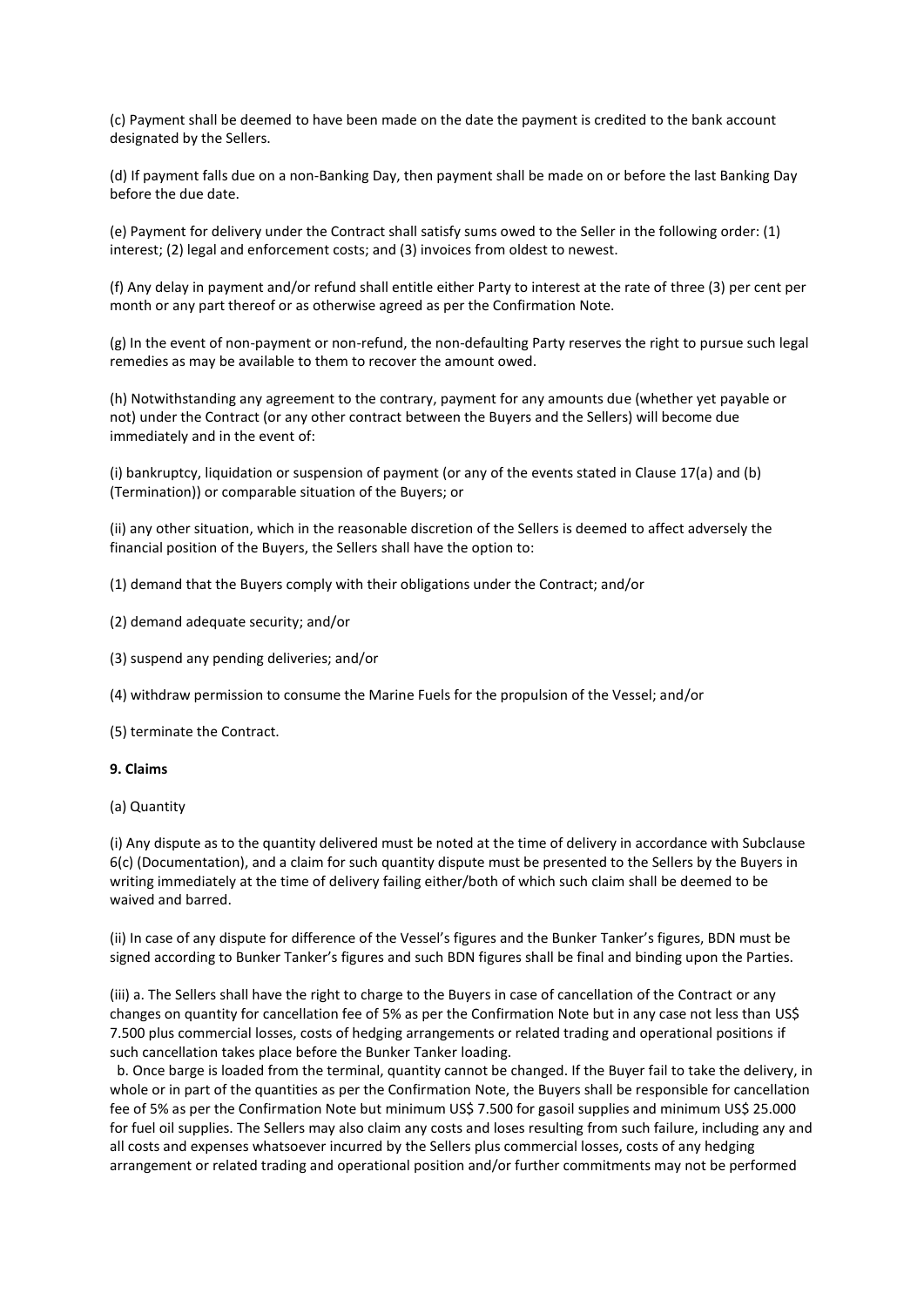due to such failure of the Buyers. The Sellers, then shall have a right, at Buyers' risk and expense, either to transport the Marine Fuels back to the storage.

### (b) Quality/Specification

(i) Any claim as to the quality or specification of the Marine Fuels must be notified in writing promptly after the circumstances giving rise to such claim have been discovered. If the Buyers do not notify the Sellers of any such claim within seven (7) days of the date of delivery, such claim shall be deemed to be waived and barred.

(ii) In the event a claim is raised pursuant to Sub clause 9(b)(i) (Claims), the Buyers shall have a quality test report/analysis -the report shall be taken from a duly accredited laboratory- from one of the Sellers'/Physical Suppliers' BDN samples retained to the Buyers. In case, the quality test report/analysis has an out of specification figure, then the Sellers shall provide an accredited laboratory chosen by the Sellers with one of the samples retained by them as per Subclause 4(c) (Sampling) and the test methods used by the laboratory shall be in accordance with those set out in ISO 8217 as reference test methods which shall be final and binding -except cases in Clause 9(h)- upon the Parties. Unless otherwise agreed, the cost of the analysis shall be for the account of the Party whose claim/case is found unproven by the analysis.

### (c) Delay

# In the event of any delay resulting from:

(i) the Buyers' or their agents' failure to give proper notices and/or the Vessel failing to receive Marine Fuels at the pumping rate and pressure referred to in Sub clause 5(h)(i) (Delivery) then the Seller shall be entitled to compensation from the Buyers for any loss suffered as a result of that delay.

# (d) Time Bar

In each and every case any and all claims, except those under Sub clauses 9(a)(i) and 9(b)(i) (Claims), by the Buyers shall be time barred unless arbitration proceedings have been commenced in accordance with Clause 24 hereof within two (2) months of the date of delivery of the Marine Fuels or the day that delivery should have commenced as per the Confirmation Note.

# (e) No Set-off, Deduction and Settlement of the Sellers' invoice(s)

Notwithstanding to the contrary stated herein, in the event a claim is raised by the Buyers pursuant to Clause 9 (Claims), the Buyers shall make payment under clause 8 (Payment) in full, without set-off, counterclaim, deduction and/or discount, and free of bank charges.

In case the Buyers fail to fully pay the Sellers' invoice(s) on or before the due date(s), it shall be then considered that The Buyers' waived to make a claim/claims or bring a claim/claims before arbitration in relation to this clause 9 however if such claim(s) were made or brought before the due dates, it shall be then considered withdrawn.

# (f) Claim Fee

It is a condition that if the Buyers make claim(s) as per between Clause 9(a)-(c) of these General Terms and Conditions or under the Contract, the Buyers shall in the first place obliged to place -for any each claim- 5% of the Marine Fuels amount as per the Confirmation Note but in any case not less than US\$ 5,000 (the "claim fee") to the Sellers bank account. In case, the Sellers agree on the claim or an unappealable arbitration award is given in favour of the Buyers, the claim fee will then be returned to the Buyers if the arbitration award does not contain the claim fee payment.

(g) Notwithstanding to the contrary stated herein, if the quality of the Marine Fuel is found not in conformity with the Specification but an analysis of the supplied bunker tank where the sampling takes place as per Clause 4(g) hereinabove is found on spec, the Buyers shall have no right against the Sellers.

# **10. Risk/Title**

(a) Risk in the Marine Fuels shall pass to the Buyers once the Marine Fuels have passed the Sellers' flange connected to the Vessel's bunker manifold. Title to the Marine Fuels shall pass to the Buyers upon payment of all sums due to the Sellers under the Contract. Until such time as payment is made, on behalf of themselves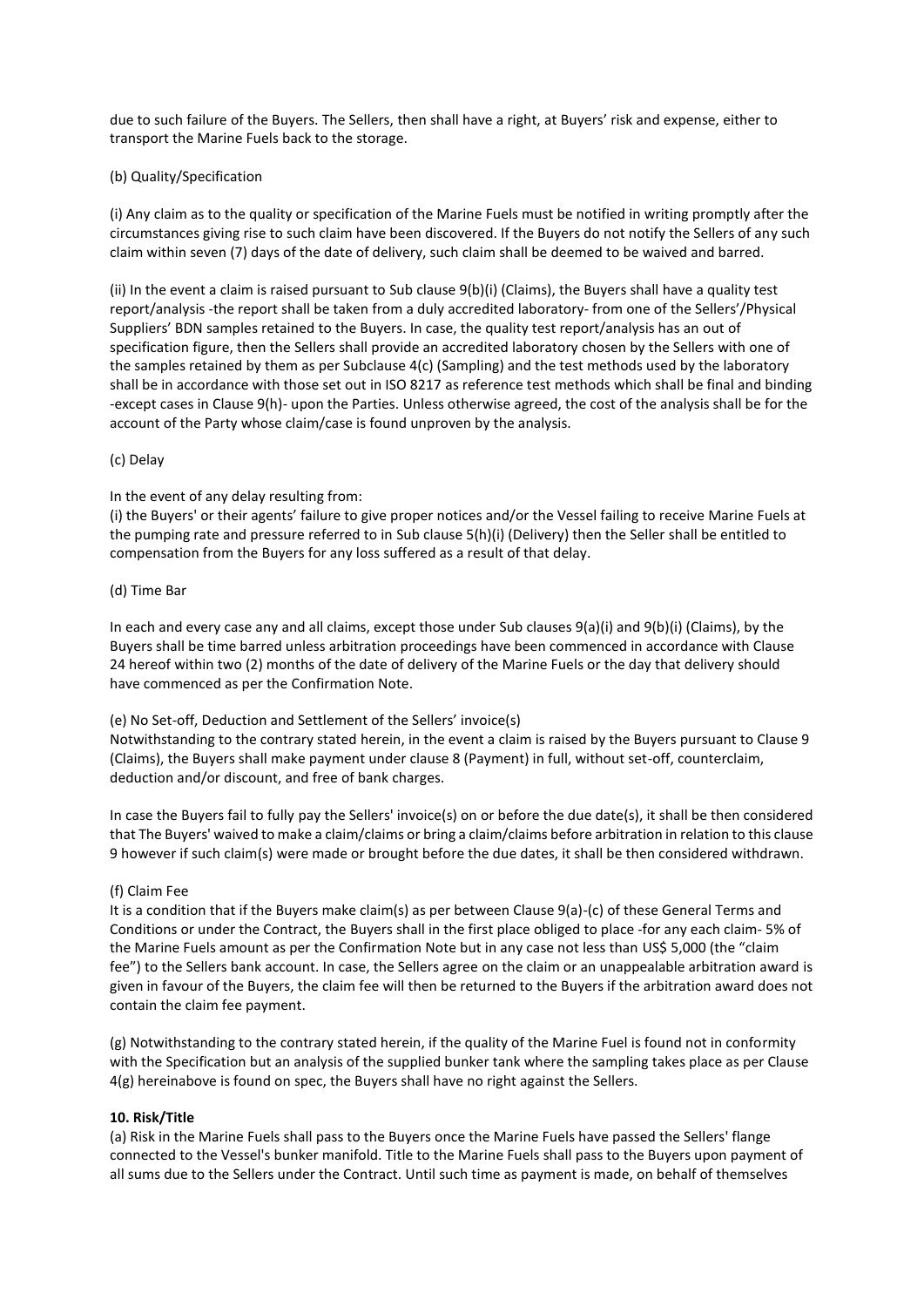and the Vessel, the Buyers agree that they are in possession of the Marine Fuels solely as bailee for the Sellers. If, prior to payment, the Sellers' Marine Fuels are commingled with other marine fuels on board the Vessel, title to the Marine Fuels shall remain with the Sellers corresponding to the quantity of the Marine Fuels delivered. The above is without prejudice to such other rights as the Sellers may have under the laws of the governing jurisdiction against the Buyers or the Vessel in the event of non-payment.

# **11. Compliance with Laws and Regulations**

The Parties will not do or permit to be done anything which might cause any breach or infringement of the laws and regulations of the Flag State of the Vessel or the country of incorporation of the Sellers, or of the places where the Vessel or the Sellers trade or take Marine Fuels under the Contract.

# **12. Sanctions Compliance Clause**

(a) "Sanctions Laws" means any sanction, prohibition or restriction imposed by the United Nations, the European Union, the United Kingdom or the United States of America, including but not limited to the US Department of the Treasury Office of Foreign Asset Control ("OFAC") including the OFAC Specially Designated Nationals or Blocked Persons List (SDN) and the US Department of State.

(b) The Buyers and the Sellers each warrant that at the date of entering into the Contract and continuing until delivery of the Marine Fuels and payment by the Buyers to the Sellers in full:

(i) neither Party is subject to any of the Sanctions Laws referred to in Subclause 12(a) (Sanctions Compliance Clause) which prohibit or render unlawful any performance under the Contract;

(ii) the Sellers are selling and the Buyers are purchasing the Marine Fuels as principals and not as agent, trustee or nominee of any person with whom transactions are prohibited or restricted under Subclause 12(a) (Sanctions Compliance Clause);

(iii) the Buyers further warrant that the Vessel is not a designated vessel and is not and will not be chartered to any entity or transport any cargo contrary to the restrictions or prohibitions in Subclause 12(a) (Sanctions Compliance Clause) above; and

(iv) the Sellers further warrant that the Marine Fuels are not of an origin or have been exported as a product from a place that is subject to any of the Sanctions Laws referred to in Subclause 12(a) (Sanctions Compliance Clause) above.

(c) If at any time during or before the performance of the Contract the Sellers become aware or are suspicious that the Buyers and or the Vessel or her management are in breach of warranty as aforesaid, the Sellers may seek any information from the Buyers in this respect. And the Sellers shall comply with the laws and regulations of any Government to which that the Sellers or the Vessel is subject and follow any orders or directions which may be given by any regulatory or administrative body, acting with powers to compel compliance. In the absence of any such orders, directions, laws or regulations, Sellers may terminate the Contract forthwith.

(d) Notwithstanding anything to the contrary in this Clause, Buyers and Sellers shall not be required to do anything which constitutes a violation of the laws and regulations of any State to which either of them is subject.

(e) The Buyers and the Sellers shall be liable to indemnify the other Party against any and all claims, including return of any payment, losses, damage, costs and fines whatsoever suffered by the other Party resulting from any breach of warranty as aforesaid and in accordance with the Contract.

# **13. Anti-Corruption Clause**

(a) The Parties agree that in connection with the performance of any Contract they shall each: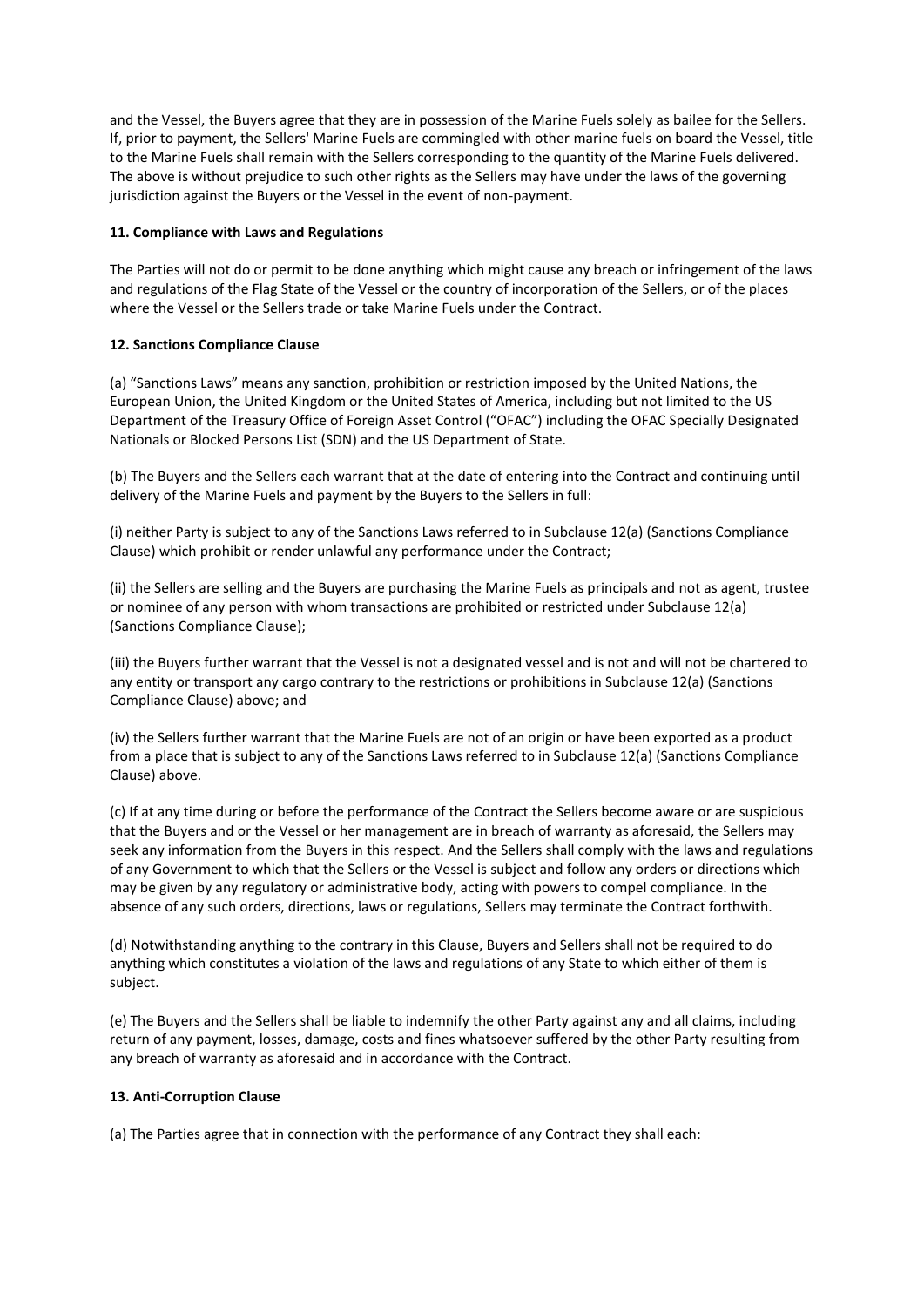(i) comply at all times with all applicable anti-corruption legislation and have procedures in place that are, to the best of its knowledge and belief, designed to prevent the commission of any offence under such legislation by any member of its organisation or by any person providing services for it or on its behalf; and

(ii) make and keep books, records, and accounts which in reasonable detail accurately and fairly reflect the transactions in connection with any Contract.

(b) If a demand for payment, goods or any other thing of value ("Demand") is made to either Party by any official, any contractor or sub-contractor engaged by or acting on behalf of either Party or any other person not employed by either Party and it appears that meeting such Demand would breach any applicable anticorruption legislation, then the Party receiving the Demand shall notify the other Party as soon as practicable and the Parties shall cooperate in taking reasonable steps to resist the Demand.

(c) If either Party fails to comply with any applicable anti-corruption legislation it shall defend and indemnify the other Party against any fine, penalty, liability, loss or damage and for any related costs (including, without limitation, court costs and legal fees) arising from such breach.

(d) Without prejudice to any of its other rights under any Contract, either party may terminate a Contract without incurring any liability to the other Party if:

(i) at any time the other Party or any member of its organisation has committed a breach of any applicable anticorruption legislation in connection with any Contract; and

(ii) such breach causes the non-breaching Party to be in breach of any applicable anti-corruption legislation.

Any such right to terminate must be exercised without undue delay.

(e) Each Party represents and warrants that in connection with the negotiation of any Contract neither it nor any member of its organisation has committed any breach of applicable anti-corruption legislation. Breach of this Subclause 13(e) (Anti-Corruption Clause) shall entitle the other Party to terminate a Contract without incurring any liability to the other.

# **15. Liability**

(a) The Sellers shall not be liable to the other Party for:

(i) any loss of profit, loss of production whatsoever and whether arising directly or indirectly from the performance or non-performance of the Contract, and whether or not the same is due to negligence or any other fault on the part of either Party, their servants or agents, and

(ii) any indirect or consequential loss arising out of or in connection with the performance or non-performance of the Contract, whether or not the same is due to any breach of contract, negligence or any other fault on the part of either Party, their servants or agents.

(b) Notwithstanding any other provision in these General Terms and Conditions, the liability of the Sellers, whatsoever or howsoever caused, shall (exclusive of interest and legal and enforcement costs) not exceed the invoice value of the Marine Fuels or US\$ 200,000, whichever is the lower figure.

# **16. Force Majeure**

The Sellers shall not be liable for any loss, damage or delay due to any of the following force majeure events and/or conditions at the port or place of delivery which could not reasonably be foreseen at the time of entering into the Contract or guarded against to the extent the Sellers invoking force majeure is prevented or hindered from performing any or all of their obligations under the Contract, provided the Sellers have made reasonable efforts to avoid, minimize or prevent the effect of such events and/or conditions: (a) acts of God;

(b) any Government requisition, control, intervention, requirement or interference;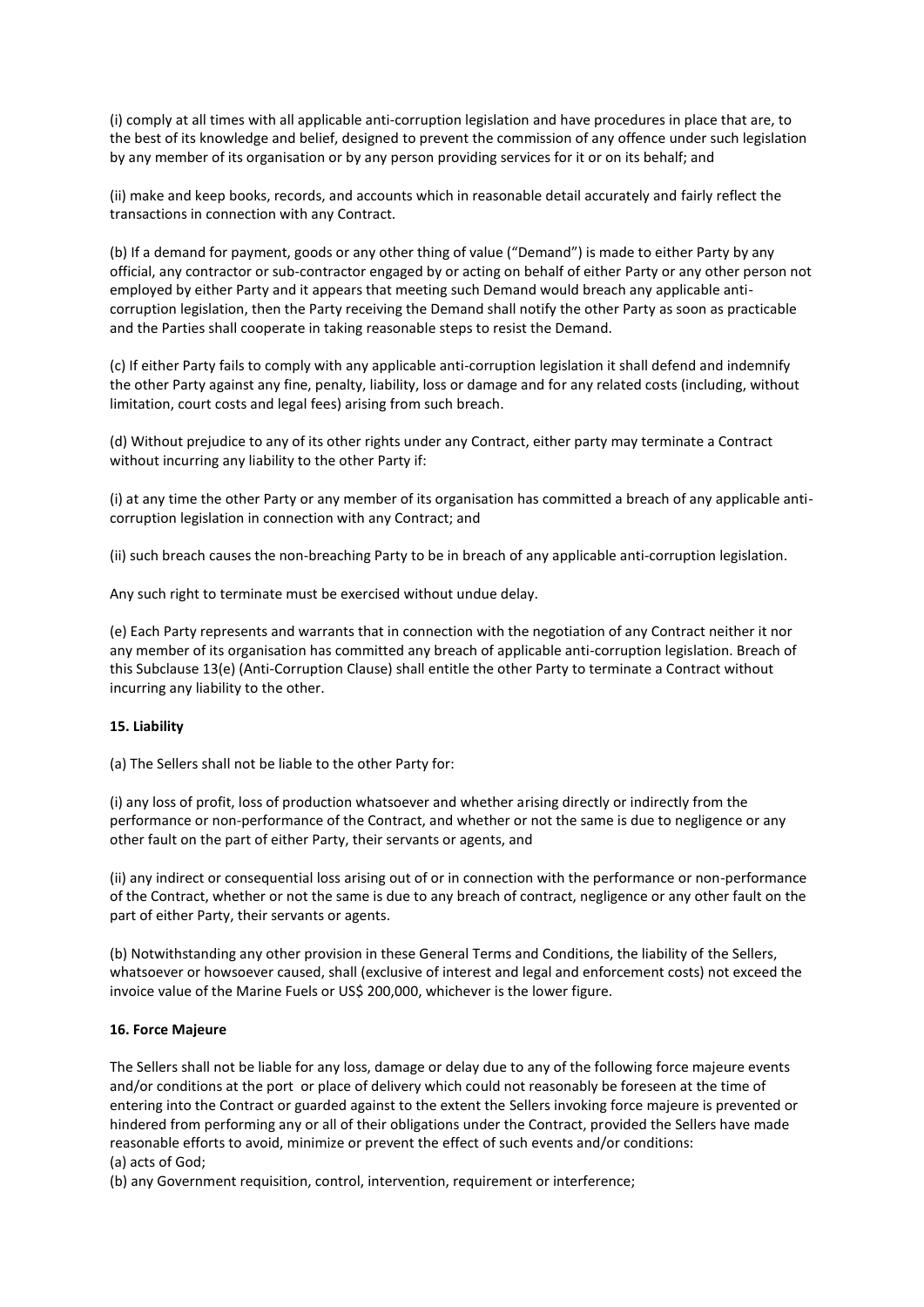(c) any circumstances arising out of war, threatened act of war or warlike operations, acts of terrorism, sabotage or piracy, or the consequences thereof;

(d) riots, civil commotion, blockades or embargoes;

(e) epidemics;

(f) earthquakes, landslides, floods or other extraordinary weather conditions;

(g) strikes, lockouts or other industrial action, unless limited to the employees of Sellers/the Physical Suppliers (if the Sellers are not the physical suppliers) seeking to invoke force majeure;

(h) fire, accident, explosion - except where caused by negligence of Sellers/the Physical Suppliers seeking to invoke force majeure;

(i) any other similar cause beyond the reasonable control of Sellers/the Physical Suppliers e.g. in availability of custom officers.

### **17. Termination**

Without prejudice to accrued rights hereunder, either Party hereto shall be entitled to terminate the Contract in the event of:

(a) any application being made or any proceedings being commenced, or any order or judgment being given by any court, for

(i) the winding up, dissolution, liquidation or bankruptcy of either Party (otherwise than for the purpose of reconstruction or amalgamation) or if a receiver or administrator is appointed, or if it suspends payment, ceases to carry on business or makes any special arrangement or composition with its creditors; or

(ii) the appointment of a receiver, liquidator, trustee, administrator, administrative receiver or similar functionary of the other Party of all or a substantial part of its assets (otherwise than for the purpose of a reconstruction or amalgamation); or

(b) any act being done or event occurring which, under the applicable law thereof, has a substantially similar effect to any of the said acts or events described above; or

(c) either Party is in breach of the provisions of Clause 12 (Sanctions Compliance Clause) (if applicable); or

(d) the Buyers are in breach of any material provision under the Contract; or

(e) if a force majeure event as defined in Clause 16 (Force Majeure) prevents or hinders the performance of the Contract for a period exceeding ten (10) consecutive days from the time at which the impediment begins to prevent performance for the Sellers

### **18. Pollution**

(a) In the event of any spillage (which for the purpose of this Clause shall mean any leakage, escape, spillage or overflow of the Marine Fuels) causing or likely to cause pollution occurring at any stage of the bunkering operation, the Buyers and the Sellers shall jointly, and regardless as to whether the Buyers or the Sellers are responsible, immediately take such actions as are reasonably necessary to effect clean up and which shall always be conducted in accordance with such local laws and regulations which may compulsorily apply.

(b) Where it is a compulsory requirement of the law of the port or place of delivery of the Marine Fuels that the Sellers shall have in place their own oil spill contingency plans, the Sellers shall ensure that they have in place valid oil spill contingency plans.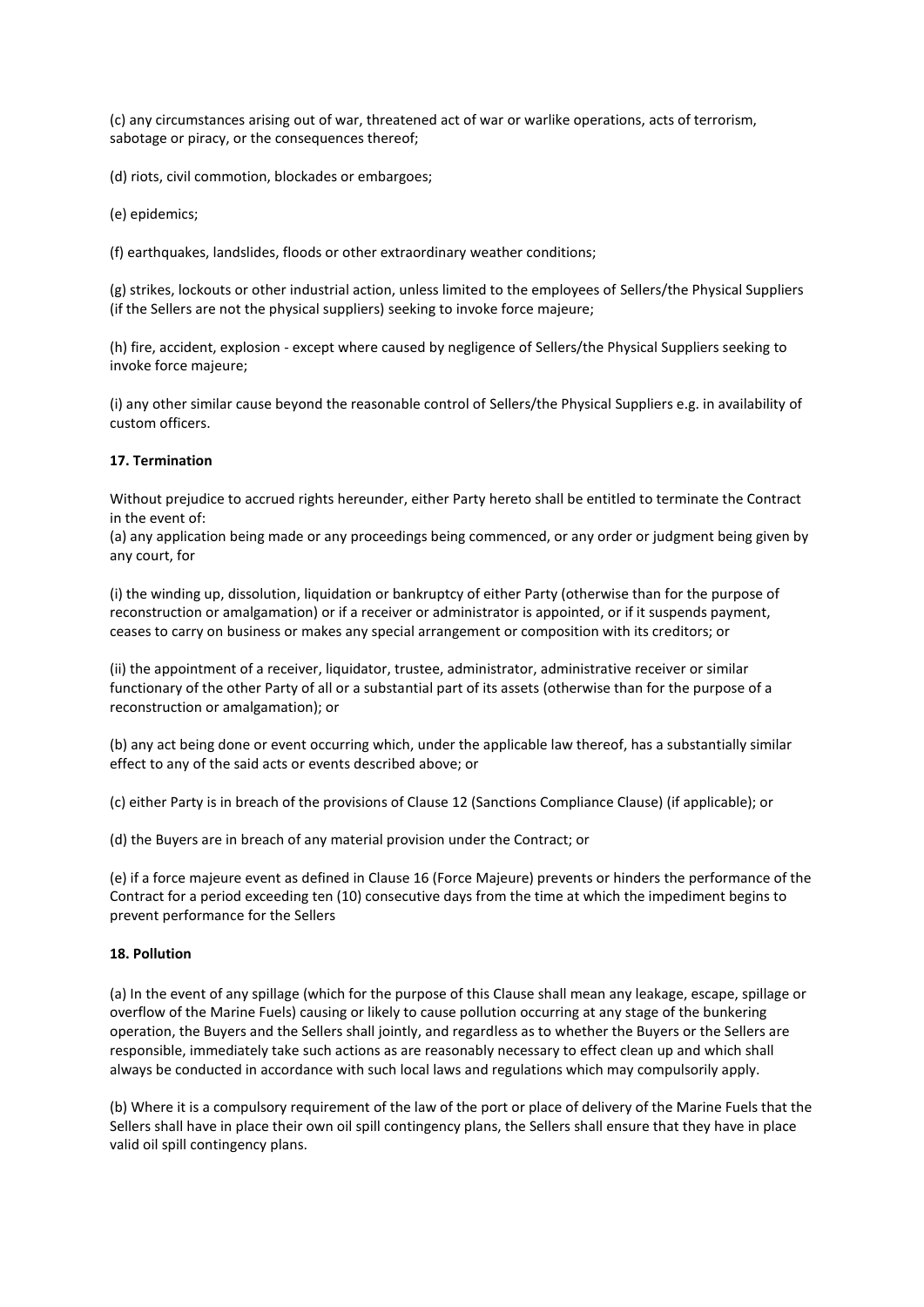(c) Each Party hereby guarantees payment of and/or agrees to indemnify and hold the other Party harmless for any claims, losses, damages, expenses, penalties or other liabilities incurred (including but not limited to those incurred under any state, national or international oil pollution legislation), as a result of any spillage arising out of or in connection with the performance of the Contract where such spillage is caused or contributed to by that Party. To the extent that such spillage is caused or contributed to by any fault on the part of both Parties, each Party shall indemnify the other Party for its respective degree of fault.

(d) The Sellers shall use their best endeavours to ensure that the owners of the Bunker Tanker are fully insured for oil spill liabilities as required by statutory rules or regulations. If such coverage or insurance is not obtained by the owners of the Bunker Tanker, it shall be the sole responsibility of the Sellers to establish such coverage for their account. Proof and conditions of such coverage, whether established by the Marine Fuels supplying company or by the Sellers shall be made available to the Buyers at their request, as soon as practically possible.

# **19. Drugs and Alcohol Policy**

(a) Each Party shall enforce a company drug and alcohol policy on board the Vessel and the Bunker Tanker and, in the case of the Sellers, also in their facilities.

(b) Such company drug and alcohol policies shall meet or exceed the standards in the International Convention on Standards of Training, Certification and Watchkeeping for Seafarers, 1978, as amended.

(c) The Buyers' personnel shall comply with the Sellers' policy in the Seller's facilities or on board the Bunker Tanker, and the Sellers' personnel shall comply with the Buyers' policy when on board the Vessel.

(d) Both Parties acknowledge and agree that the selling, possession, distribution, use or being under the influence of alcohol or any controlled substance or dangerous drugs other than those medically prescribed is prohibited.

### **20. Confidentiality**

(a) Neither Party shall disclose to third parties any confidential information relating to pre-contractual discussions and/or the terms and conditions of the Contract, except with the prior written consent of the other Party, which shall not be unreasonably withheld, or to the extent required by law, or by a request of a government or its agency thereof.

(b) The Parties shall take reasonable precautions to ensure that no unauthorised disclosure of confidential information takes place.

(c) If a Party is uncertain as to whether information is confidential, the Sellers or the Buyers (as the case may be) shall consult with the other Party.

(d) Should the Sellers be required by law, arbitration tribunal or any court to disclose confidential information, the disclosing Party will, where permitted, notify the other Party and shall disclose only the minimum confidential information required to satisfy legal requirements.

(e) Information is not confidential for the purposes of this Clause if it was in the possession of the Party prior to receipt from the other Party; becomes publicly available other than as a result of a breach of the Contract by one of the Parties; or is lawfully received from a third party.

(f) The Buyers shall not identify the Sellers, the Sellers bunker product (Marine Fuels) or any samples taken from the Bunker Barge or Marine Fuels while sending a sample to their laboratory for testing/analysis.

(g) This Clause shall survive termination of the Contract.

### **21. Third Party Rights**

No third parties may enforce any term of the Contract.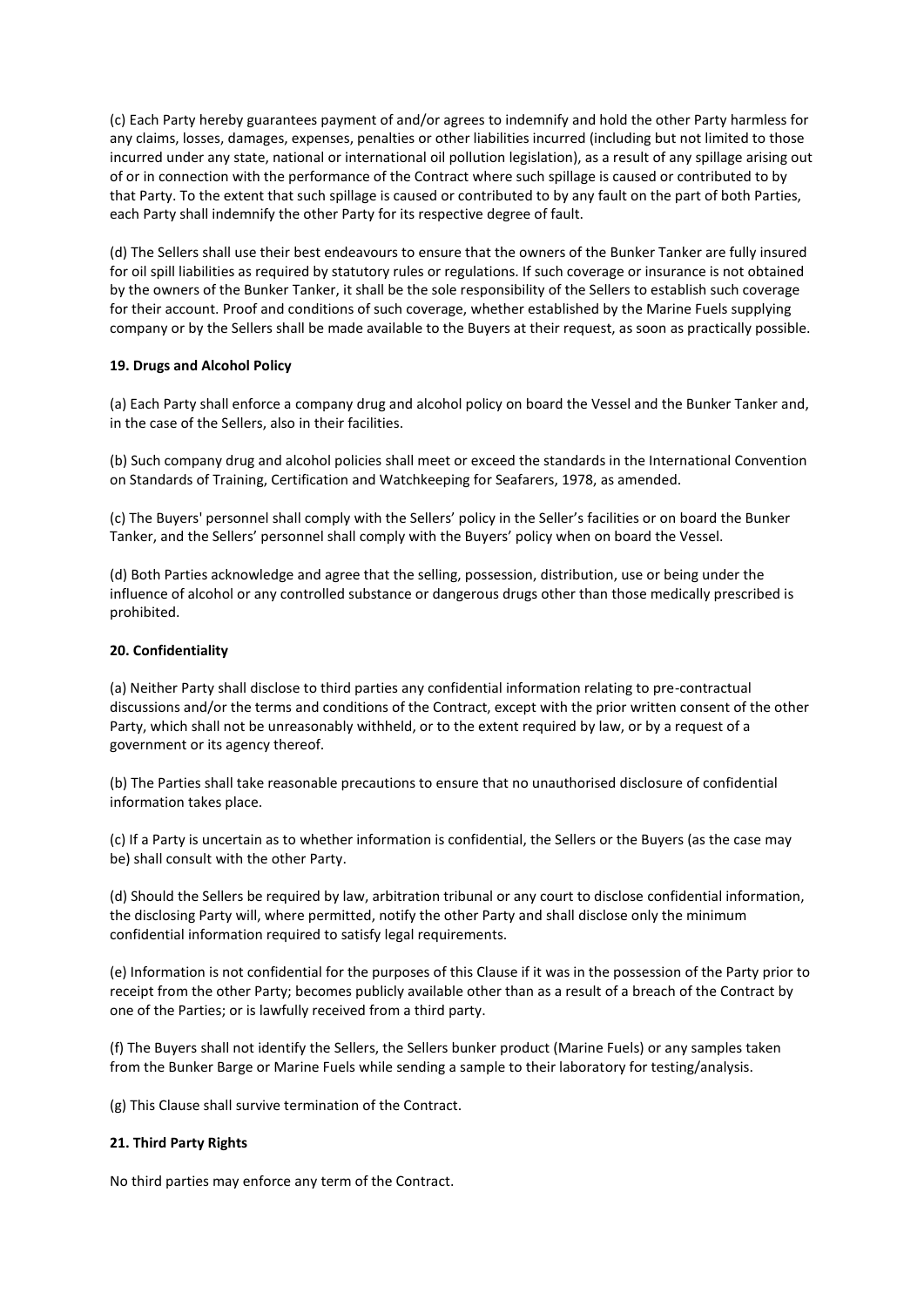### **22. Assignment**

The Sellers may assign any of their rights under the Contract without the prior written consent of the other Party, such consent not to be unreasonably withheld or delayed.

The Buyers shall not assign any of their rights under the Contract without prior written consent of the Sellers.

### **23. Partial Validity**

If any provision of the Contract is or becomes or is held to be illegal, invalid or unenforceable in any respect under any law or jurisdiction, the provision shall be deemed to be amended to the extent necessary to avoid such illegality, invalidity or unenforceability, or, if such amendment is not possible, the provision shall be deemed to be deleted from the Contract to the extent of such illegality, invalidity or unenforceability, and the remaining provisions shall continue in full force and effect and shall not in any way be affected or impaired thereby.

### **24. Dispute Resolution Clause**

(a) The Contract shall be governed by and construed in accordance with English law and any dispute arising out of or in connection with the Contract shall be referred to arbitration in London in accordance with the Arbitration Act 1996 or any statutory modification or re-enactment thereof save to the extent necessary to give effect to the provisions of this Clause.

The arbitration shall be conducted in accordance with the London Maritime Arbitrators Association (LMAA) Terms current at the time when the arbitration proceedings are commenced. The reference shall be to three arbitrators. A Party wishing to refer a dispute to arbitration shall appoint its arbitrator and send notice of such appointment in writing to the other Party requiring the other Party to appoint its own arbitrator within fourteen (14) calendar days of that notice and stating that it will appoint its arbitrator as sole arbitrator unless the other Party appoints its own arbitrator and gives notice that it has done so within the fourteen (14) days specified. If the other Party does not appoint its own arbitrator and give notice that it has done so within the fourteen (14) days specified, the Party referring a dispute to arbitration may, without the requirement of any further prior notice to the other Party, appoint its arbitrator as sole arbitrator and shall advise the other Party accordingly. The award of the sole arbitrator shall be binding on both Parties as if the arbitrator had been appointed by agreement.

Nothing herein shall prevent the Parties agreeing in writing to vary these provisions to provide for the appointment of a sole arbitrator.

In cases where neither the claim nor any counterclaim exceeds the sum of US\$ 100,000 (or such other sum as the Parties may agree) the arbitration shall be conducted in accordance with the LMAA Small Claims Procedure current at the time when the arbitration proceedings are commenced.

In cases where the claim or any counterclaim exceeds the sum agreed for the LMAA Small Claims Procedure and neither the claim nor any counterclaim exceeds the sum of US\$ 400,000 (or such other sum as the parties may agree) the arbitration shall be conducted in accordance with the LMAA Intermediate Claims Procedure current at the time when the arbitration proceedings are commenced.

### **25. Notices**

Any Party giving notice under the Contract shall ensure that it is effectively given and such notice shall be treated as received during the recipients' office hours. If such notice is sent outside the recipients' office hours it shall be treated as received during the recipients' next working day.

### **26. Entire Agreement and Priority of Terms**

(a) The written terms of the Contract comprise the entire agreement between the Buyers and the Sellers in relation to the sale and purchase of the Marine Fuels and supersede all previous agreements whether oral or written between the Parties in relation thereto. No amendments to a Contract may be made unless agreed by both Parties in writing.